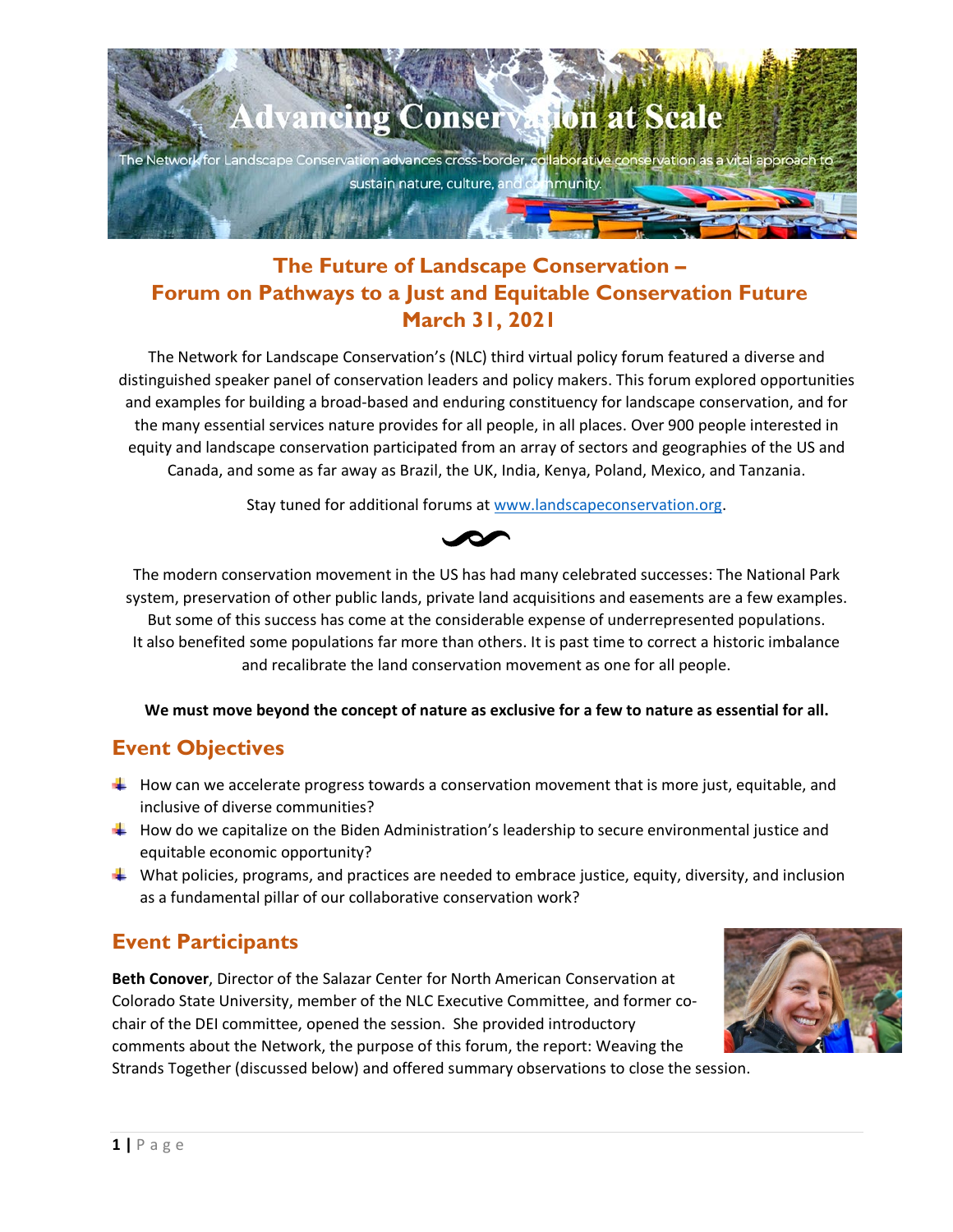The forum featured keynote speaker, **Dr. Mamie Parker**, Virginia's Department of Wildlife Resources Commissioner and former Head of Fisheries at US Fish and Wildlife Service. Four conservation leaders spoke about how they are advancing equity, inclusion, and justice initiatives and policies in their programs.

- **Martha Williams** Principal Deputy Director, U.S. Fish and Wildlife Service
- **Patrick Gonzales Rogers** Executive Director, Bears Ears Inter-Tribal Coalition
- **Curtis Bennett** Director of Equity and Community Engagement, National Aquarium, and steering committee member of Greater Baltimore Wilderness Coalition
- **Lational David Lamfrom** Vice President of Regional Programs, National Parks Conservation Association

## **Weaving the Strands Together**

This recently released [report](https://salazarcenter.colostate.edu/wp-content/uploads/sites/4/2021/01/Weaving-the-Strands-Together_Case-studies-in-inclusive-and-equitable-landscape-conservation.pdf) illustrates case studies in inclusive and equitable land conservation and how values of diversity, equity, and inclusion have strengthened landscape conservation projects across the US. These stories, drawn from interviews with leaders and stakeholders within four landscape conservation initiatives, show inspiring conservation successes sparked by leadership from historically marginalized communities—and demonstrate how inclusive collaborative approaches not only advance conservation goals but also foster mutual respect, community autonomy, and cultural recognition.



## **Keynote Address**



**Dr. Mamie Parker**, professional biologist and leadership coach, was the first African American Regional Director for U.S. Fish and Wildlife Service (USFWS). Her whole career has been about building bridges to non-traditional partners.

We have to have all hands on deck to strengthen landscape conservation across North America. The old saying goes: "When America sneezes, the world catches a cold. So, this is important! She quoted her mother who said, "Nothing happens unless

something moves. When we think about landscape conservation, something must move. This is a new chapter in America."

Parker connected herself to the arc of history with a personal story of her great grandmother, Ann Rawlings, who lived half her life as a slave and the other half as a free woman. The example of the resilience of her grandmother's grandmother is not simply a story, but one of lived experience that connects her to the strength of her ancestors.

She continued her historical perspective on diversity with a poignant reference to the revered E.O. Wilson, "the father of biodiversity who was born not too far away from Robert Bullock, the father of environmental equity and justice. Their work illuminated our need for a stronger more diverse portfolio as we deal with the future of landscape conservation with diverse people in the game."

Parker spoke of the need for the federal government to establish programs that make a difference coupled with social movements to change how we do business. She said the heart of this movement is vested in four things – the first is silence is no longer an option. We need to challenge our practices and policies to make sure they are just and equitable. Secondly, she spoke of the need for equitable collaboration within our organizations and within the federal government with a focus on truth seeking and attention to the role of trauma. Thirdly, she spoke about creating pathways for sustained funding, allowing youth to come in, and keeping them there" with hiring and retention practices. Fourth, she emphasized the benefits and need for more green spaces in communities where there are none.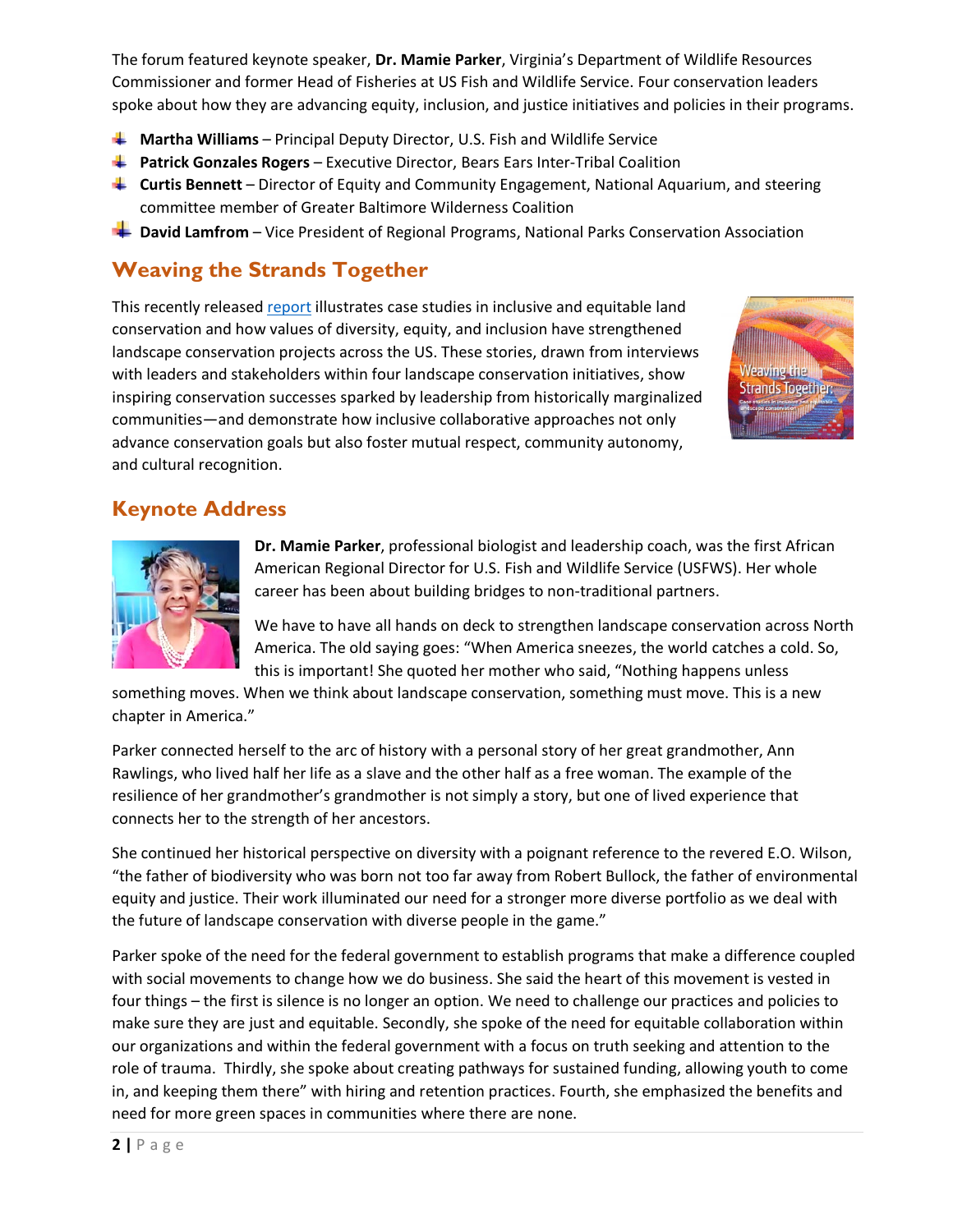Her keynote acknowledged the efforts to restore, repair, and honor the relationships with our nation's first people. She said, "Conservation is about all people in all places to get things done and for work in our urban and rural communities." Leaders within U.S. Fish and Wildlife Service (USFWS) are changing the way they do business. It takes work, time, and perseverance. However, they're staying engaged and not coming into a community and leaving it.

She concluded by saying, "It's important keep going and growing and thinking individually and collectively about what WE can do to make sure we have a future in landscape conservation."

### **Martha Williams – Principal Deputy Director, USFWS**



Williams spoke of E.O. Wilson who revealed the power and awe in our natural world. She said, "This time calls for us to be better at telling our stories in a way that invites us all to feel the awe of nature and to create the pathways and movement toward including everyone in building a stronger conservation community."

Williams spoke of President Biden's message to his administration on day-one setting the tone for the importance of HOW we show up and how we comport ourselves; that we

work with humility, with inclusion, and with collaboration. This matters above everything else." This coincided with an Executive Order that all federal departments would advance racial equity and support for underserved communities pursuing a comprehensive approach through every federal program. She said, "equal opportunity is a fundamental promise of America… but the promise has been out of reach for too many people." She acknowledged the role of the USFWS in combating systemic racism.



She acknowledged that wildlife conservation in the US has been successful due in large part to support from hunters and anglers. But with demographics changing, natural resource managers and the conservation organizations need to adapt and collaborate with local communities and partners "that have different experiences and haven't had rural and urban community voices included."

She spoke of the President's ambitious conservation goal to address climate change with a commitment to protecting 30% of our land and waters by 2030. To be successful, this goal will require "All hands, all lands, all people, all places" and includes rural, urban, private, public, and tribal lands that contribute to a thriving and interconnected network of conserved areas with communities empowered in conservation practices to complement state and federal conservation efforts.



One program she highlighted was the [Urban Wildlife Conservation Program](https://www.fws.gov/urban/) which embodies the ethic to better serve communities that have been left out of past conservation conversations. It's community-focused, inclusive, intentional, collaborative, and rooted in local engagement and action guided by a standard of excellence. These urban refuges are managed as a community asset based in community needs "operating under a different paradigm in partnership and first asking

the community what they want."

She closed by expressing the goal to "leave a legacy of abundant and healthy wildlife and wild lands for future generations. This requires establishing long-term and meaningful connections to people no matter their background while assuring environmental justice and racial equity in all of our work and tackle the most urgent challenges – including the climate crisis and global threats to biodiversity."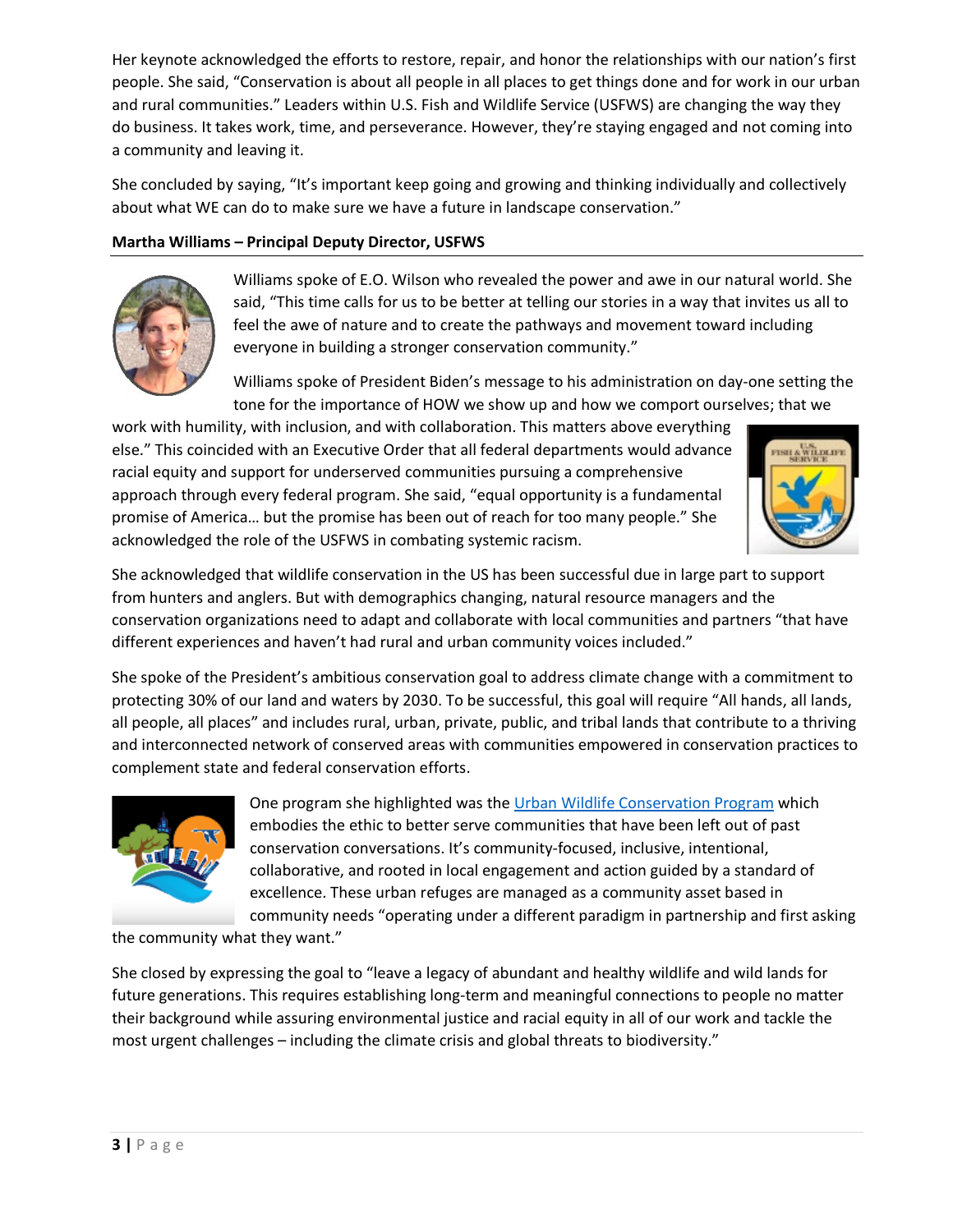#### **How can federal agencies convene entities to embrace this concept?**

Williams noted the critical need for a standard of excellence. Regarding the backlash to some conservation efforts, she said it's not dissimilar to people's need to know that we are really listening, appreciate their communities, and feel what people are going through. We need to pay attention across the board.

#### **Patrick Gonzales-Rogers – Executive Director, Bears Ears Inter-Tribal Coalition**



Gonzales-Rogers commenced his talk with a question: What does equity parity mean? When we talk about the Bears Ears, we think about the vast trove of cultural and sacred sites cataloging over 100,000 years of history. Last year we were recognized as a World Monument Site. And yet he asked, was the Bears Ears afforded the same deference as the Notre Dame Cathedral? He noted the disparity in thought that establishes a specific fund to restore churches and structures. And yet, for most Tribes, the landscape is their

cathedral but aren't included in funding nor are they a part of the historic preservation paradigm.

While we may not know how long a New England church will stand, we do know that the Bears Ears will stand for thousands of years. The five tribes of the Bears Ears Consortium are working with conservation,

green groups, outdoor retailers, and are underwritten by foundational communities because the federal government wouldn't support them in spite of the federal trust relationship and their enumeration as a cooperative manager. He said, the [Bears Ears Inter-Tribal Coalition](https://bearsearscoalition.org/) is an example of a structure for why tribes should lead. First, they are political entities. Secondly, 99% of public lands are west of the Mississippi which means that most of these lands are in or intersect against Indian Country amounting to 76 million acres which would make it the  $6<sup>th</sup>$  largest state!



There is a "lack of dexterity around the federal trust relationship with Indian law and policy." Additionally, the "nutshell of what black, Indigenous and people of color (BIPOC) groups face – lack resources and connectivity. The seven largest conservation groups represent 70% of the funding or 2.5 billion dollars vested in big conservation groups. Only \$25 million is shared among hundreds of BIPOC groups.

"We have to place the most impacted communities at the heart of problem solving and decision making," he said. "It's not just listening. There are no more impacted communities than communities of color. They have to be at the primacy of the decision making. If we don't do that, you fail in your basic mission. There is no dearth of talent in the BIPOC community. Most of our colleagues are qualified; they just aren't being found and included."

In conclusion, he said, "Place these communities at the heart of your decision making and problem solving, and your yield and deliverable will exponentially grow."

#### **Talk more about funding. How do we get the BIPOC community to the table for grant opportunities?**

Patrick said that "we have to let loose the purse strings with more unrestricted dollars, more confidence in BIPOC groups, and greater technical assistance" to meeting metrics. The other side of accountability is "we need to give them latitude, flexibility and autonomy that they can run their own kinds of business." This also means providing very specific kinds of technical assistance to meeting metrics.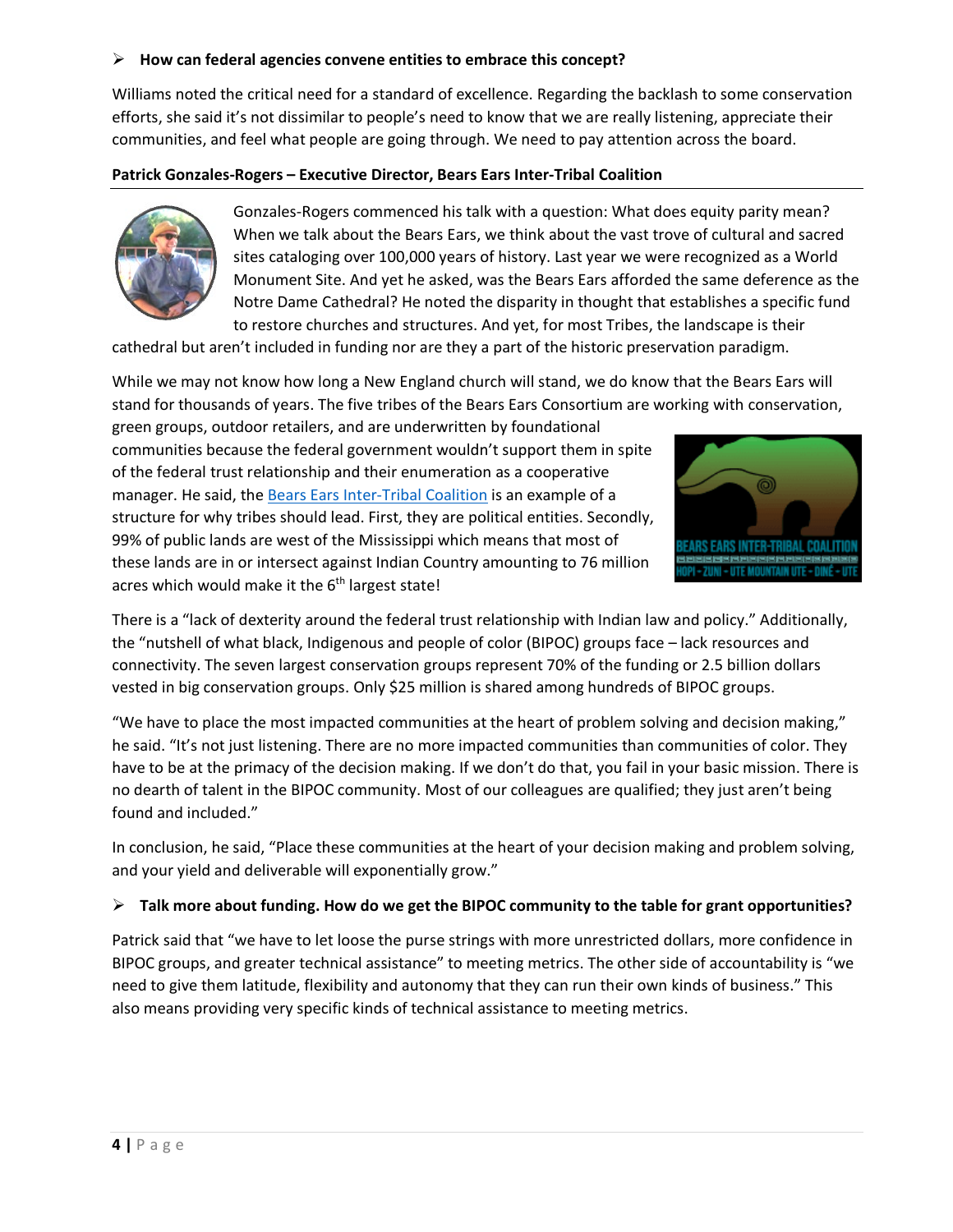### **Curtis Bennett – Director of Equity and Community Engagement, [National Aquarium](https://aqua.org/) and steering committee member o[f Greater Baltimore Wilderness Coalition](http://www.baltimorewilderness.org/)**



I am very inspired by these transformational conversations. "We've got to do better to improve the functionality of our systems in our most vulnerable communities." It's from a learning and growth mindset that our work can weave and connect a different type of being and doing in our conservation work. Engagement is inherently linked to learning, growing, and activating intentionally while centering transparency, openness, and

authenticity. We then can effectuate and sustain transformational, systemic change.

The Greater Baltimore Wilderness Coalition launched in 2015 as a central hub to improve quality of life and expand into our metropolitan counties and central Maryland region. Coalition building is a value-added process. One way that intentionality plays out is in being the convener; it is a complimentary role and

strategically not about competition. "Partnership is leadership. In order for us as a collective to dismantle inequitable systems, it takes everyone – working together and best leveraging capacities and shared goals."



"Our work is about transformational partnerships rather than

transactional ones." We're talking about longevity and about building trust and moving at the speed of trust… When we go through transformation, we learn, we change, we do better, and do things differently."

Their programmatic pillars make sure work is centered around resiliency, equity, biodiversity, discovery, and health. Results show in community projects that create and maintain greenspace, community charrettes, community action plans, as well as community science, bio-blitzes, and debris cleanups to bring people together.

Curtis concluded with a shout out to [Nature City Forum](https://sites.google.com/view/naturecity2021/home?authuser=1) which has actively worked toward a Maryland that is vibrant, green, and strong fostering conversations at the intersection of diversity, equity and inclusion as connected to economic viability and transportation so we can co-create the most impactful solutions.

 **People are afraid to broach racial equity and move from commitment to action. There are a lot of reasons they tread lightly and don't know where the resources are. Have you seen this fear?**

Curtis replied that it starts with unpacking and relearning. This takes time. We're human and we're going to make mistakes as we grow. He suggested, "Start with intentional conversations. Put together core plans and know priorities. Don't spread yourself too thin – the depth of the issues requires space, time, money, to really dig into these things. Communities of practice are incredibly beneficia, they create space and opportunity to engage with peers, supporting one another in shared learning and growth. This isn't a competition."

### **David Lamfrom – Vice President of Regional Programs, [National Parks Conservation Association](https://www.npca.org/)**



Lived experience comes from impact, trauma, and pain not just from joy. It's about a focus on lenses which come from a life of not knowing much and learning from others. We have to build a movement with tenacity. Different people bring different values. Let's just breathe in grace and model it. Recognize we are all needed in this journey. Feel that and feel good. Do it for everyone. If anyone slips, we help them.

For folks reluctant to move into this space, the bottom line is we can't stop moving. "We are enough if we are willing to be enough. What if truth were not a suitcase, but a journey together where we all have a part in coming together?"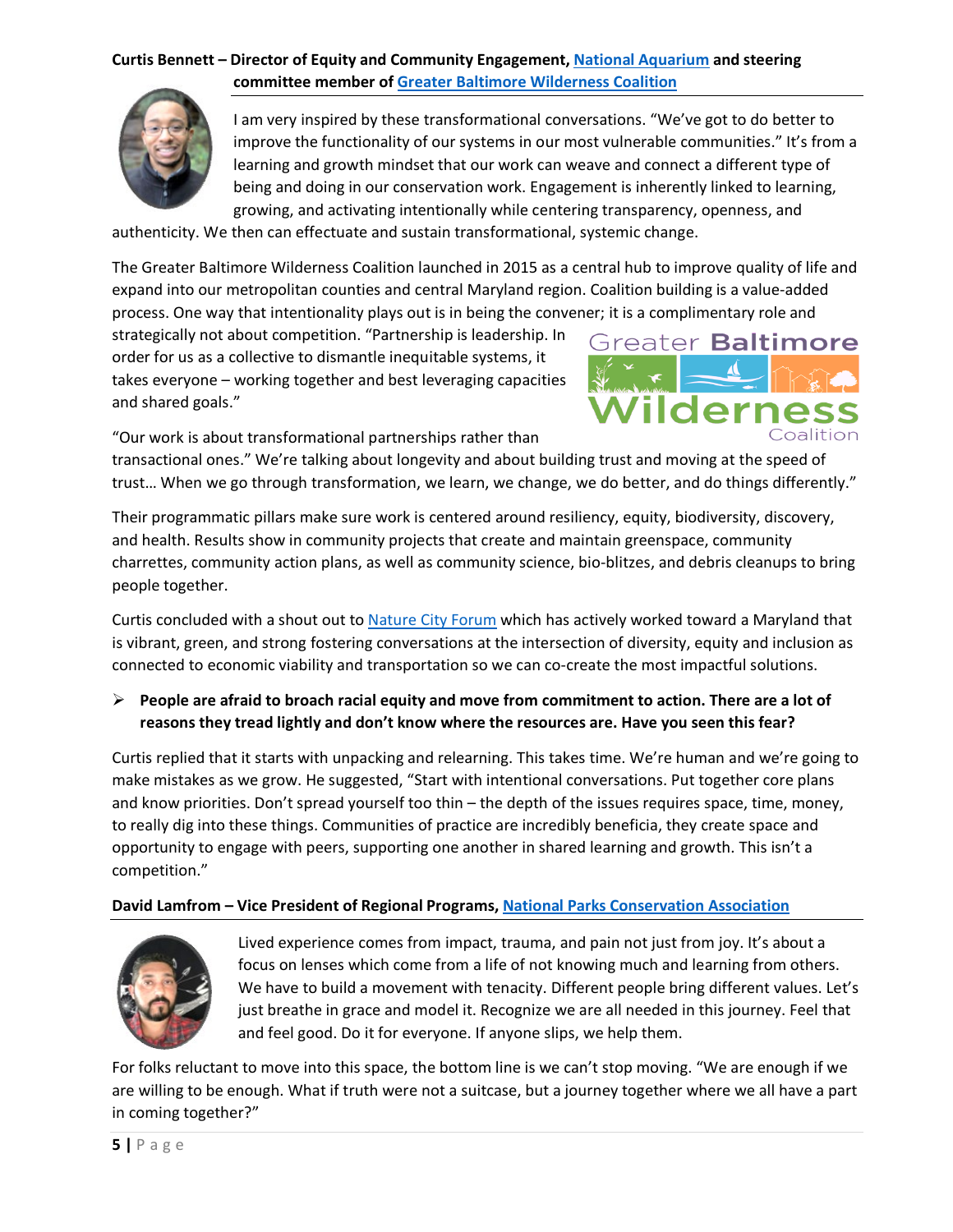People think about the pace of progress. He said, "If you were backpacking, you could get 30 miles in a day. But what if you had to move your whole community, then how fast could you go to make sure we all get there?" In some ways, we have a map where we can go together if we are inspired and hopeful.

He acknowledged that conservation work can feel lonely and hard. Nearly every country on Earth has a conservation community and ethic. We don't have to think just about the United States. "You aren't just connected to your ancestors. You are connected to the whole world." Conservation work can also be dangerous. Some people are dying to protect the land. "It's hard to fight billion-dollar corporations in other countries, and you could lose your life for it."

We must grapple with fundamental questions: Who owns the truth? Have we already decided what the answers are? How do we come to a community? Do we have the emotional capacity to actually listen? Can we recognize there are other ways of knowing and other people have different experiences? Do we recognize that place means different things to different people? Have we already made financial deals to tell our community about later? How do we look at animals? Can we work on a plan for conservation? Can we say we must learn more to do the work?



David concluded by saying, "We talk about wanting to connect people to the land. Instead, we must recognize that all people are connected." We can support folks to surface and remember their connection.

### **Can you speak to non-verbal exclusion and micro-aggression and how this this prevents us from getting equitable collaboration?**

David confirmed the fear and "culture of perfectionism where folks don't want to show any of their soul. The reality of this work is about ego-deflation. Many people find it difficult to reduce their ego sufficiently to participate and lead with values instead of transaction. It comes down to fear of not wanting to make a stake in the game. People only want to invest when they want to make a profit. This is the exact opposite of what it will take to heal."

# **Dialogue**

 **What steps must be taken to bring equity to this work and change this culture? How do we get progress and net-gain? How do we retain BIPOC representation?**

Patrick replied that part of emotional intelligence is the recognition of historical and generational trauma. Essential to the process is to create a safe place for the catharsis of trauma. On an institutional side, it takes sustained action. It takes time. Think about how fear coalesces power. Perfection is the enemy of good.

### **How can climate change accelerate minority inclusion?**

Curtis felt the answer was to create welcoming spaces for communities of color. This inclusivity requires specific care and intentionality about dismantling barriers that stand in the way of people showing up as themselves. We must intentionally and collectively create pathways to ensure seats at the decision making table, and if the table isn't the right table, then make the shift. Related to expertise, there can be a perception that the knowledge and the solutions aren't at the community level, but this couldn't be further from the truth. When you consider lived experiences, contextual awareness and content knowledge, communities are experts in their own space.

## **Can you speak to the \$2 trillion green infrastructure package?**

David expressed concern about being behind the curve on funding and how disproportionate this is. This is an opportunity to think about cycles we must interrupt. The Federal contracting cycle lacks representation.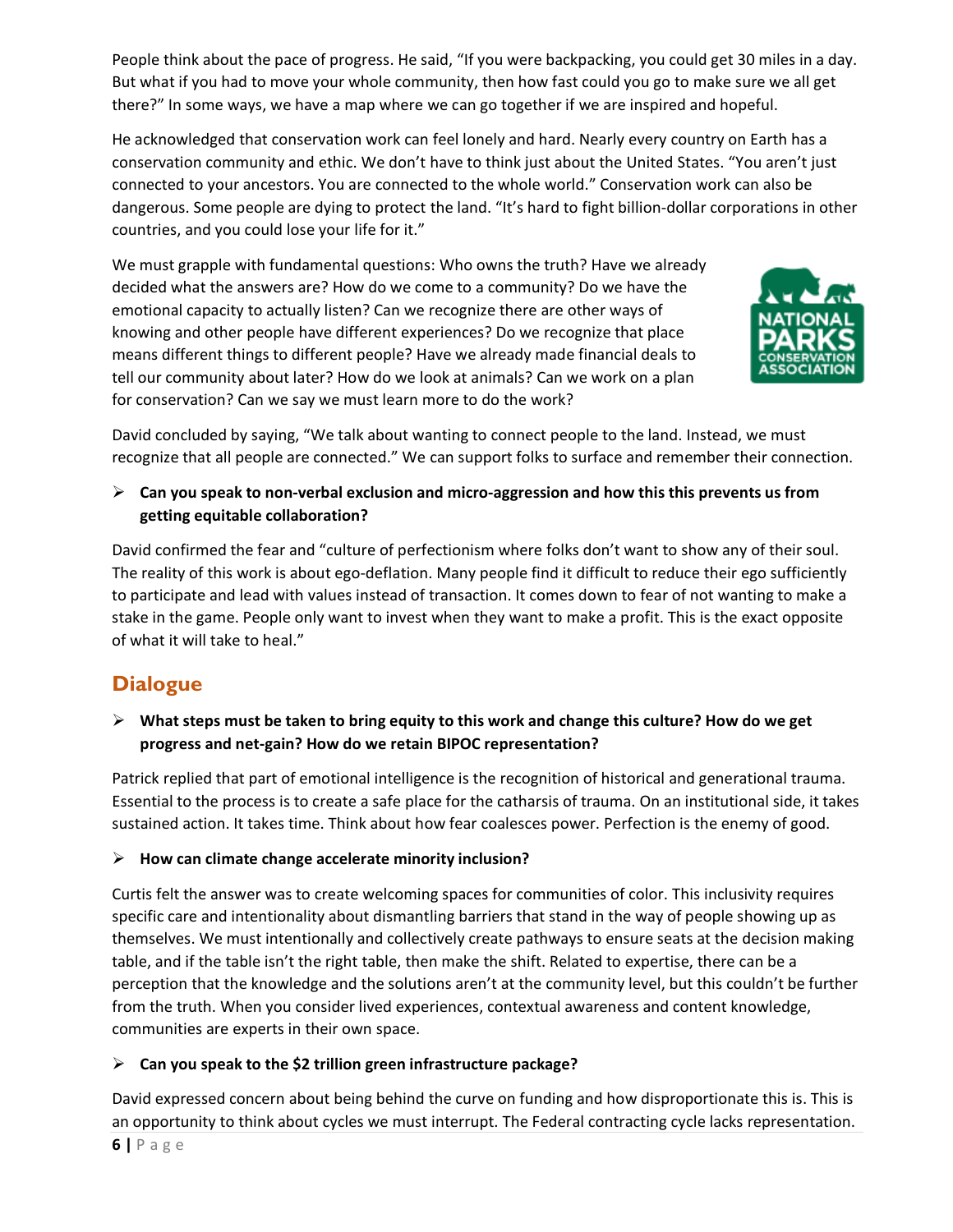We need to ensure accountability in sharing of resources and benefits. A lot of us don't want tokenism. Hiring is difficult because there hasn't been enough integration of community and there are blind spots.

## **Ideas and Opportunities for Moving Forward**

**Martha Williams** – "There is an appetite to take 30x30 seriously. Enough investment in infrastructure could stop the infighting about sharing the small pieces. Have place-by-place discussions and combine efforts."

**Curtis Bennett** – "When we think about transformational shifts, we have to have the will and desire, and drive to change the status quo. The status quo wasn't working, and we need to push forward in the difficult spaces."

**Patrick Gonzales-Rogers** – "If I can trust our relationship and our ability to potentially disagree, at the end of the day, you've got me. We'll go back and forth, but we'll have communion.

**David Lamfrom** – "We need the ability to hold discomfort and not shut down or shut up. Do we have the space in ourselves? Move into a growth mindset to create space within ourselves."

**Mamie Parker** – "Silence is no longer an option. Accept imperfection in ourselves in this process to create pathways to just and equitable solutions. We have to stay in the game to make progress."

**Beth Conover** – "A whole range of perspectives is critically and existentially important any conservation success in the future. Thanks to our sponsors. We all need to work together to create a new paradigm. We're lucky to have such thoughtful and experienced folks with us here today."

**Theme around perfection or lack thereof:** Dr. Parker and Mr. Lamfrom both spoke about fear of imperfection. Every speaker reinforced the message that we have to start somewhere and not let a desire to be perfect or flawless be the enemy of the good. While this can be hard work, overwhelming, and lonely, when communities do the hard work and are willing to stay in the game, the benefits are worth the effort. Curtis spoke about being human is about making mistakes and learning from them. Ms. Parker referred to this as "jumping and growing wings on our way down." The work is happening, and fear of exposure is part of the process but should not stop people from starting or continuing their engagement.

**Theme around intention:** Another theme that came up again and again was about intention as a key ingredient in this work. Authentic commitment, honesty, and transparency are requirements for the conservation community to advance conversations below the surface where the tough history, racism, colonialism, and inequitable practices have led to harm and disenfranchisement. This movement requires people to be real, transparent, and open to listening in order for the healing to happen. Processes require time, patience, tenacity, and a lot of heart in order to address the healing.

**Theme of connection:** Another key theme was about the importance of connection – connection to earth and the awe of nature, to ancestors, to community, and across sectors in order to get to more inclusive conversations. While it may seem obvious, everything actually IS connected, but our thinking has encouraged silos, manifested as "othering," and played out in the absence of representation. This connectedness calls for seeking out and listening to traditionally unheard voices, putting those voices at the head of decision making, and including rural and urban voices in conversations about conservation. Many speakers used words like weaving, collaborating, and partnering to create an image of the integrated nature of conservation conversations.

**Theme around how we see the land:** The concept of land conservation should include urban and rural lands where green spaces should be ever-present to better connect communities to nature. While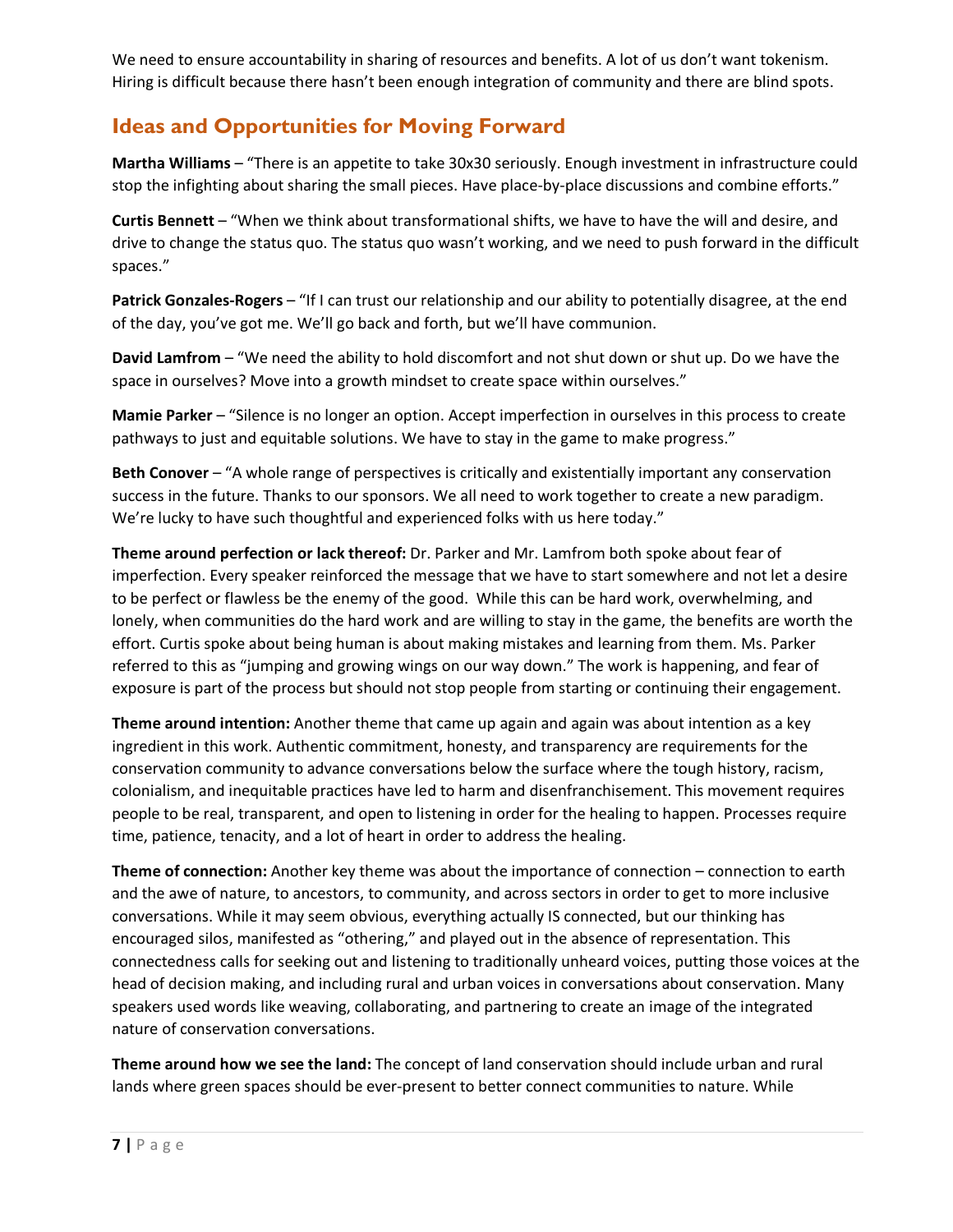conservation implies connection with the land, it should also include our need to connect humanity to each other.

**Theme about setting the tone:** Ms. Williams underscored the current administration's emphasis on setting the tone for leadership, conduct, and integrity. Ms. Parker addressed the need for government to fund programs so that communities can engage in the work. All of the speakers talked about the importance of HOW we show up and that it matters above all.

**Theme around shifting paradigms:** Mr. Gonzales-Rogers noted that preserving and protecting natural splendors and sacred natural places should be afforded the same deference (and funding) reserved for man-made monuments. Another paradigm shift he called out requires we question things accepted as truth, which aren't. For instance, he argued the dearth of people of color in leadership roles isn't about a lack of skill, but a lack of inclusion. Also, he questioned the paradigm around funding which dramatically favors large conservation organizations and provides miniscule funding in conservation for communities of color. Mr. Bennett noted the need for a paradigm shift from transactional ways of doing things in the past which often leave communities stranded when partners leave. He advocated for a shift to partnerships over time committed to local action and longevity.

## **Thank you to our virtual policy series sponsors**

- $\downarrow$  U.S. FWS Science Applications Program
- $\bigstar$  Network for Landscape Conservation
- $\overline{\phantom{a}}$  Center for Large Landscape Conservation
- Salazar Center for Center for North American Conservation

We acknowledge the guidance and support from Rebecca Stanfield McCown, the chair of the Network's DEI Committee and Bob Bendick, Policy Co-chair, and this Forum's Co-chair.

Recording:<https://landscapeconservation.org/our-work/policy-initiatives/virtual-policy-forum/>

# **Special Note**

The Network for Landscape Conservation's Coordinating Committee is committed to addressing social injustices and economic disparities and breaking down barriers that have too often excluded or trampled the voices, needs, and rights of Black, indigenous, and other historically excluded communities. We have heard the calls to be transparent internally as the working body of the Network and externally in our broader engagement with conservation organizations and practitioners.

To address these goals and put intention behind our values, NLC is actively working on equity and justice issues in the following dimensions:

- Offering DEI training to committee members and staff to improve equity competencies and cultivate an inclusive work climate,
- Working to increase representation and diversity within NLC and our various committees, work groups, and associations,